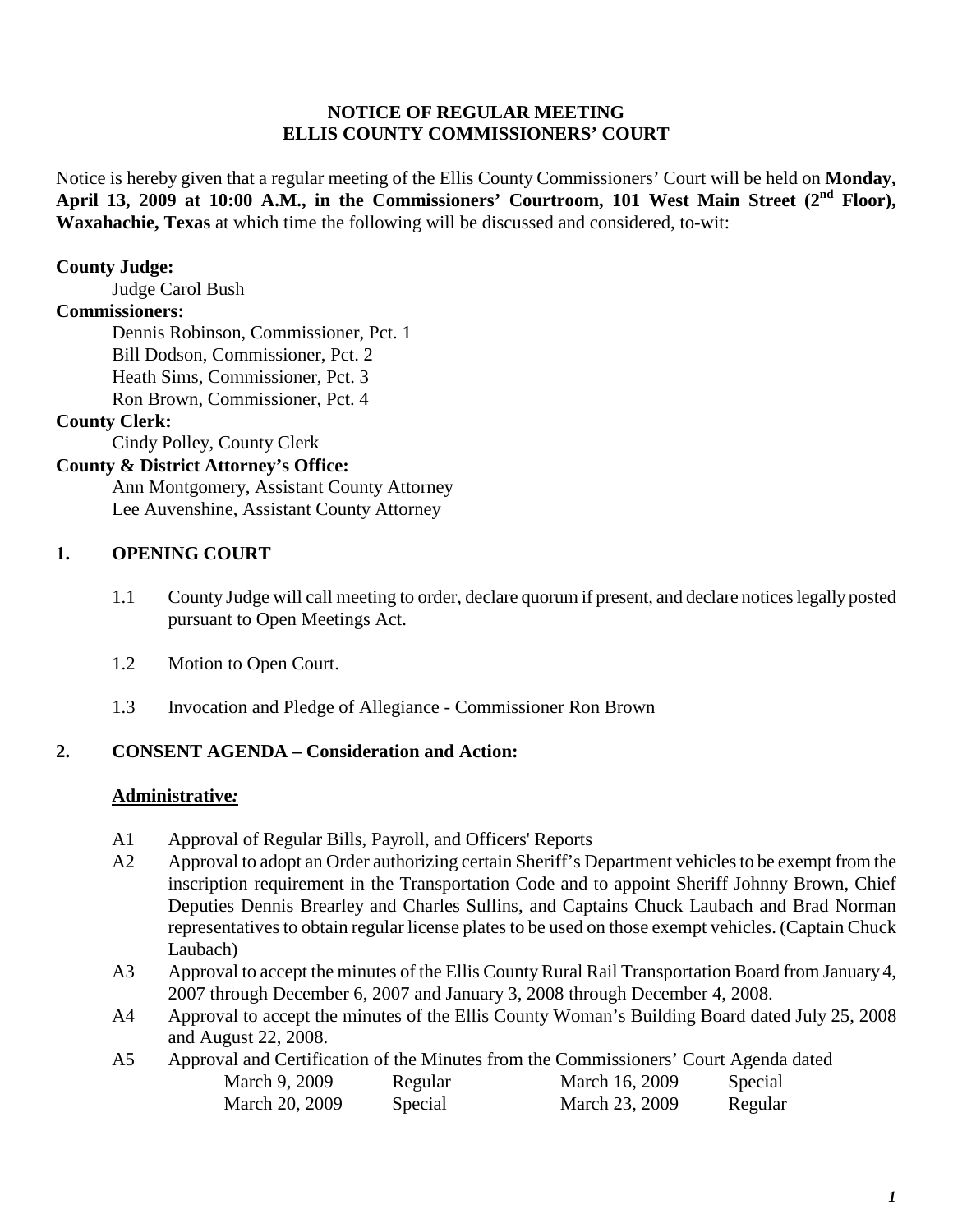A6 Approve the reclassification of one Road Worker II to Road Worker III, one upgrade to an Equipment Operator, and one reclassification of a Road Worker 6 to Equipment Operator in Road  $\&$ Bridge Pct. 1, effective April 13, 2009

### **Financial:**

- F1 From 001-0210-40719 Chapter 19 Funding to 001-0210-50800 Chapter 19 Expenditure Jane Anderson, Elections
- F2 From 001-0210-40719 Chapter 19 Funding to 001-0210-50800 Chapter 19 Expenditure Jane Anderson, Elections
- F3 From 001-0613-40096 State LEO Payment to 01-0613-50820 LEOSE Training Jimmie Ray, Constable, Pct. 4
- F4 From 010-0653-50868 Contract Labor to 010-0653-50910 Gas Bill Dodson, Commissioner Pct. 2
- F5 From 001-0000-30302 Fund Balance to 001-0614-50811 Auto Purchase Chad Adams, County Judge
- F6 From 001-0140-50558 Contingency to 001-0613-50802 Equipment Chad Adams, County Judge
- F7 From 001-0614-40096 State LEO Payment to 001-0614-50820 LEOSE Training Mike Jones, Constable, Pct. 4
- F8 From 001-0430-50805 Conference to 001-0430-50819 Computer John Patterson, Emergency Management
- F9 From 005-0703-30301 Fund Balance to 005-0703-50911 Gravel, 005-0703-50915 Asphalt Heath Sims, Commissioner, Pct. 3
- F10 Approve refund of overpayment to the following accounts for payment in error (John Bridges):

|                                            | \$2,645.22  |
|--------------------------------------------|-------------|
| 224527                                     | \$15,131.03 |
| First American Real Estate Tax Svc. 156994 | \$3,313.99  |
| 142153                                     | \$4,438.24  |
| 157071                                     | \$2,853.42  |
|                                            | 203597      |

F11 From 012-0755-30301 Fund Balance to 012-0755-50910 Gas & Oil – Ron Brown, Commissioner, Pct. 4

# **3. 3. ADMINISTRATIVE**

- 3.1 Consideration and action to accept the resignation of Dave Bundrick from Avalon ESD #8, effective immediately.
	- Bill Dodson, Commissioner, Pct. 2
- 3.2 Consideration and action to approve an Interlocal Cooperation Contract between County of Ellis and the City of Oak Leaf.
	- Ron Brown, Commissioner, Pct. 4
- 3.3 Consideration and action to approve an Interlocal Cooperation Contract between County of Ellis and the City of Red Oak.

Ron Brown, Commissioner, Pct. 4

- 3.4 Consideration and action to approve an Interlocal Cooperation Contract between County of Ellis and the City of Ovilla.
	- Ron Brown, Commissioner, Pct. 4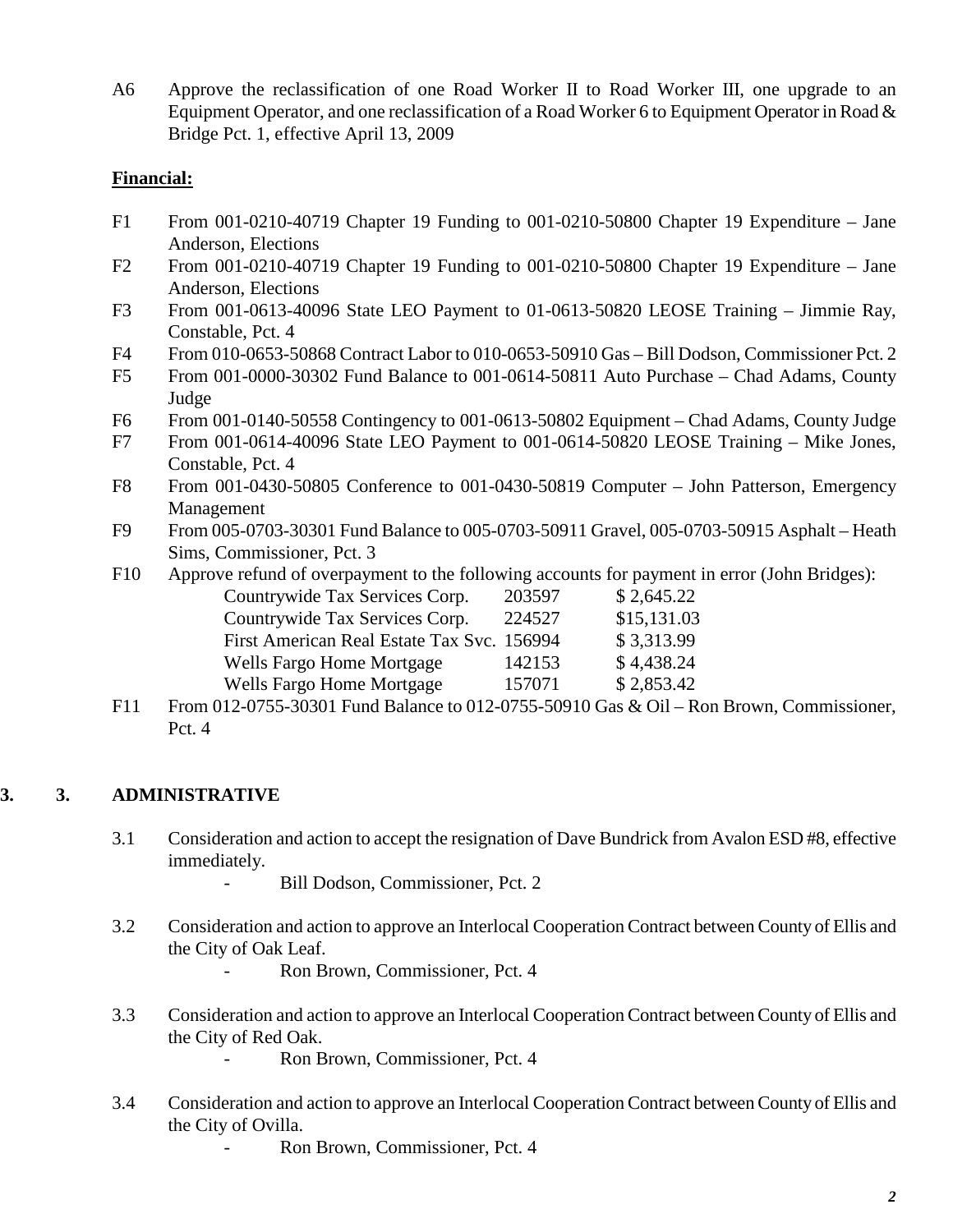- 3.5 Consideration and action to approve an Interlocal Cooperation Contract between County of Ellis and the City of Pecan Hill.
	- Ron Brown, Commissioner, Pct. 4
- 3.6 Consideration and action to approve an Interlocal Cooperation Contract between County of Ellis and the Red Oak Independent School District.
	- Ron Brown, Commissioner, Pct. 4
- 3.7 Consideration and action to execute a Cooperative Agreement for Additional Law Enforcement Services at Lake Bardwell, Texas, with the U.S. Army Corps of Engineers.
	- Captain Chuck Laubach, Sheriff's Office
- 3.8 Consideration and action to approve a resolution opposing HB 490 and HB 515 in the current legislative session.
	- Heath Sims, Commissioner, Pct. 3
- 3.9 Consideration and action to approve a resolution in support of HJR 84 to prevent the imposition of unfunded mandates by the Texas State Legislature on counties.
	- Heath Sims, Commissioner, Pct. 3
- 3.10 Consideration and action to agree to the Location Agreement from im360studios for photography in the Ellis County Courthouse on March 30, 2009.
	- Holly Davis, Special Projects Director
- 3.11 Consideration and action to amend Section III of the "Rules of Procedure, Conduct and Decorum at Meetings of the Ellis County Commissioners' Court," approved on November 13, 2006, Minute Order 469.06, with the addition of the following sentenced (underlined): In order for a matter of issue to appear as an agenda item on the Agenda of any Regular Meeting of the Commissioners' Court, a request must be filed by the County Judge or a County Commissioner. A request filed by a County Commissioner for an item that does not directly involve or is not limited to his or her precinct must be approved by at least one other member of the Commissioners' Court. Ron Brown, Commissioner, Pct. 4

# **4. RECESS REGULAR SESSION TO CONVENE TO PUBLIC HEARING**

### **5. PUBLIC HEARING**

5.1 Public hearing on the application for Recovery Assistance Grant funding

### **6. ADJOURNMENT OF PUBLIC HEARING**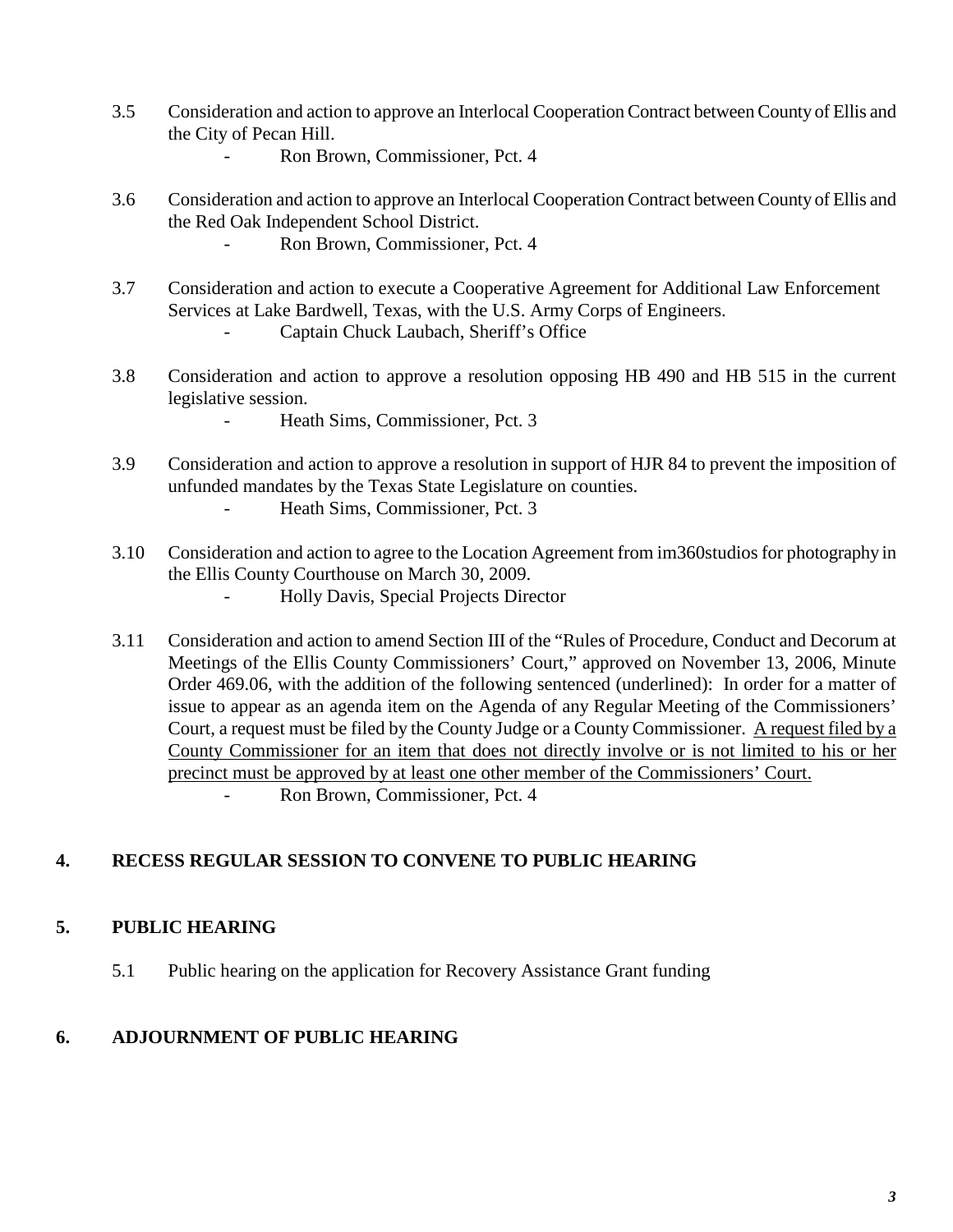# **7. RECONVEVE TO REGULAR SESSION**

- 7.1 Consideration and action to approve the application for Recovery Justice Assistance Grant (JAG) funding of \$76,950 over a four year period, to be used in the Sheriff's office.
	- Captain Chuck Laubach, Sheriff's Office
- 7.2 Consideration and action to apply for the Public Safety Partnership and Community Policing Grant offered by the U.S. Department of Justice. This grant is designed to pay the first three years of a deputy's salary and benefits. The county is required to pay salary and benefits for the fourth year of employment. There is no cap on the number of positions that can be requested. Captain Chuck Laubach, Sheriff's Office

# **8. ENGINEERING**

# **Consideration and action regarding the following presented by Joe White, County Engineer:**

- 8.1 To contract with Flowers Construction for placement of electrical conduit necessary for street lighting associated with the Bond Project at a cost not to exceed \$5,000.
- 8.2 To renew the lease agreement with Tejas Warehouse for storage of county property.
- 8.3 To renew the lease agreement with Haight-Taylor-McClain for storage of the Sheriff's impounded vehicles and property.
- 8.4 To select Supreme Fixture Company as the lowest and best qualified bidder for furnishing and installing kitchen and laundry equipment for the addition to the Ellis County Detention Center, at a cost not to exceed \$513,000.

# **9 PURCHASING**

# **Consideration and action regarding the following presented by Richard Denniston, Purchasing Agent:**

9.1 To renew the blanket order to Trinity Materials for Washed Pea Gravel with no changes in pricing. The contract term will be April 1, 2009 through March 31, 2010.

### **10. DEPARTMENT OF COUNTY DEVELOPMENT**

## **Consideration and action regarding the following presented by Delton Ake, Director Department of Development:**

- 10.1 To accept the updated requirements form North Central Texas Council of Governments (NCTCOG) for the 9-1-1 Program's Geographic Information Systems requirements in the current Interlocal Agreement.
- 10.2 Final plat the Oaks at Cedar Glenn, 9 lots, Timothy and Brenda Lyons, Pct. 3

### **11. RECESS TO CONVENE TO EXECUTIVE SESSION**